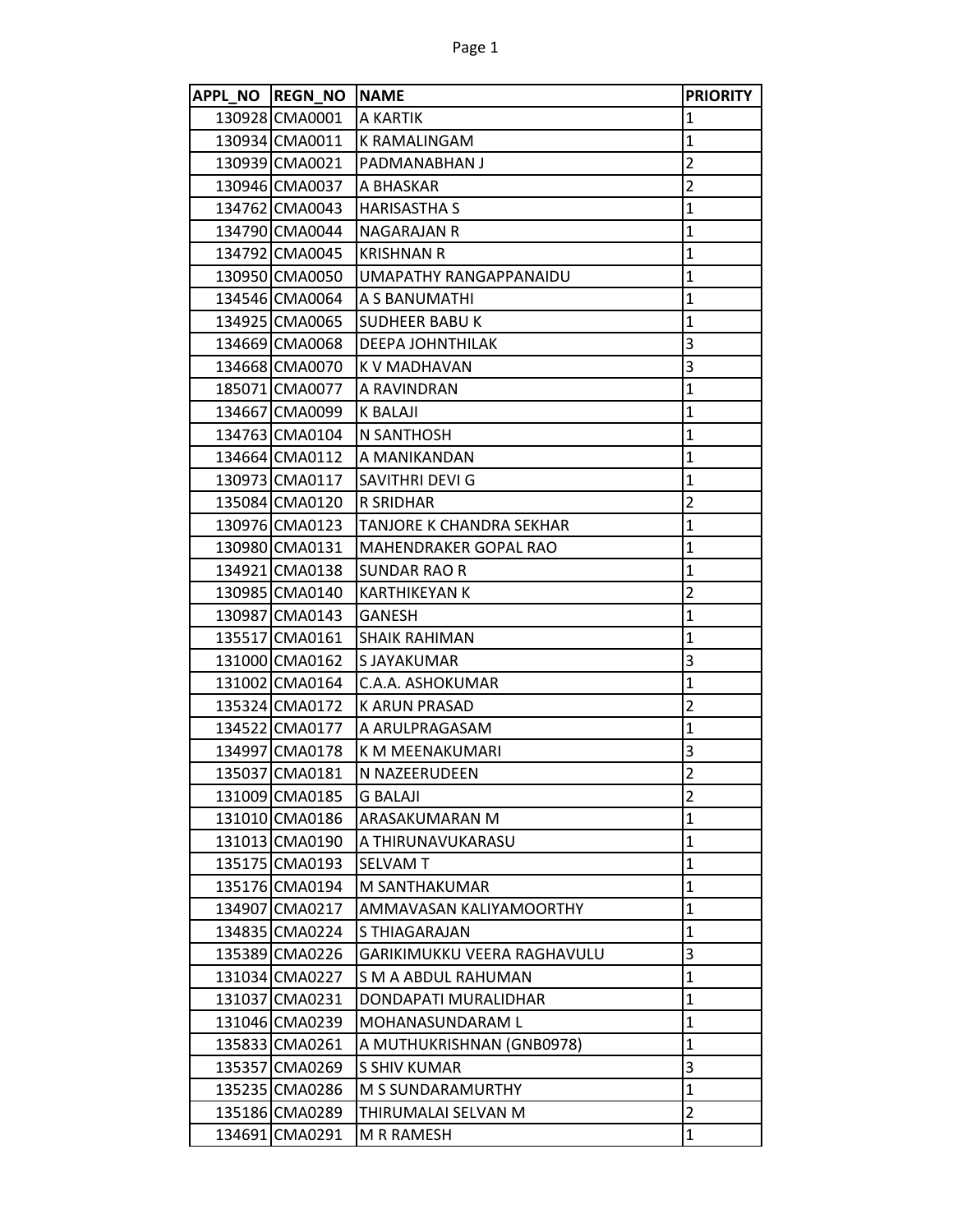| APPL NO REGN NO NAME |                                | <b>PRIORITY</b>         |
|----------------------|--------------------------------|-------------------------|
| 135458 CMA0295       | <b>JAGADISH MUNUSWAMY</b>      | $\mathbf{1}$            |
| 135182 CMA0301       | ISURYA GANGA PRASAD VANAPARTHI | $\mathbf{1}$            |
| 134677 CMA0314       | R SATISH KARTHIKEYAN           | $\mathbf 1$             |
| 135311 CMA0326       | K GOWRISHANKAR                 | $\mathbf 1$             |
| 134789 CMA0330       | J THIRUMALA                    | $\overline{2}$          |
| 135472 CMA0356       | R RAJA                         | $\mathbf{1}$            |
| 134688 CMA0357       | V RAJA                         | $\mathbf{1}$            |
| 135568 CMA0360       | D CHELLAPPARAJ                 | $\overline{c}$          |
| 134675 CMA0365       | A N ANBUSELVAM                 | $\mathbf 1$             |
| 131091 CMA0366       | <b>CT MAHALAKSHMI</b>          | 3                       |
| 131092 CMA0368       | <b>CT ANNAPOORANI</b>          | 3                       |
| 135486 CMA0375       | <b>G RAGHU</b>                 | $\mathbf{1}$            |
| 134935 CMA0378       | M MANICKAM                     | $\mathbf{1}$            |
| 135079 CMA0381       | VARADHARAJAN                   | $\overline{1}$          |
| 135178 CMA0385       | R LAKSHMI                      | $\mathbf 1$             |
| 131104 CMA0390       | P SREENIVASA RAO               | $\mathbf{1}$            |
| 135177 CMA0394       | <b>VEERAMANI P</b>             | $\mathbf{1}$            |
| 131111 CMA0399       | M D VETRISELVAN                | $\mathbf{1}$            |
| 135152 CMA0403       | M BABU                         | $\overline{c}$          |
| 135151 CMA0405       | <b>VENKATACHALAM P</b>         | $\overline{2}$          |
| 135861 CMA0406       | K MAHENDRA REDDY               | $\mathbf{1}$            |
| 131120 CMA0417       | <b>THANIGAIVEL G</b>           | $\mathbf 1$             |
| 135301 CMA0422       | <b>R PURUMAL</b>               | $\mathbf{1}$            |
| 135333 CMA0435       | L RAJASEKAR                    | $\overline{2}$          |
| 131142 CMA0443       | R BHUVANESWARI                 | $\mathbf{1}$            |
| 134569 CMA0459       | <b>G BASKARAN</b>              | 3                       |
| 131154 CMA0467       | SIVASUBRAMANIAN S              | $\overline{2}$          |
| 131157 CMA0473       | ARUNPRASAD MANOHARAN           | 3                       |
| 131158 CMA0474       | D VINOTH                       | $\mathbf{1}$            |
| 131159 CMA0475       | RAVIKUMAR K                    | $\mathbf{1}$            |
| 131166 CMA0489       | <b>TMMANI</b>                  | 3                       |
| 135716 CMA0502       | A V T THIRUMAVALAVAN           | 3                       |
| 135779 CMA0532       | SELVARANGARAJAN VARADARAJAN    | $\mathbf 1$             |
| 135162 CMA0541       | PACKIANATHAN J                 | $\overline{2}$          |
| 131214 CMA0557       | R ARIVAZHAGAN                  | $\mathbf{1}$            |
| 131211 CMA0559       | S IYAPPAN                      | $\mathbf{1}$            |
| 135201 CMA0560       | <b>KUMAR RAJA K</b>            | $\overline{2}$          |
| 131207 CMA0562       | K VENKATESH                    | $\mathbf 1$             |
| 134676 CMA0564       | <b>MURUGESAN S</b>             | $\mathbf{1}$            |
| 135738 CMA0576       | PADMINI RAMACHANDRAN           | $\mathbf{1}$            |
| 135654 CMA0578       | <b>JULIOR T</b>                | $\overline{2}$          |
| 135305 CMA0581       | C THANAM                       | $\overline{2}$          |
| 135664 CMA0585       | <b>RAMESH L</b>                | $\mathbf 1$             |
| 135325 CMA0597       | N GANESH                       | 3                       |
| 135200 CMA0602       | ANBU S                         | $\overline{\mathbf{c}}$ |
| 131227 CMA0605       | KOUSALYA SAMBATH               | $\mathbf{1}$            |